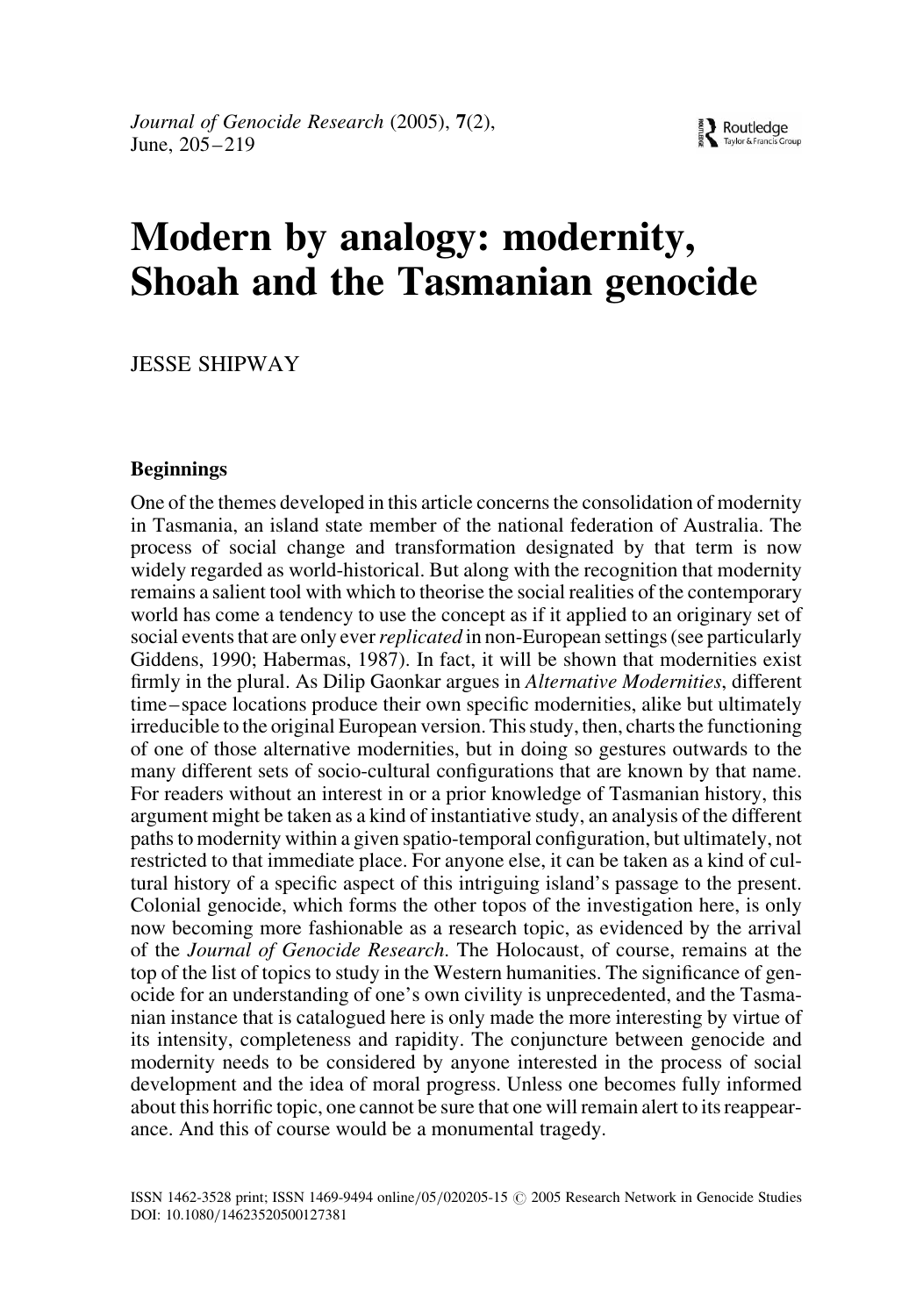If by modernity one means the ways of life or modes of social organisation that have characterised Western civilisation since the seventeenth or eighteenth century—democratic governance, capitalist economy, industrial technology, state bureaucracy, bourgeois or new humanist individualism and feminism in all its different waves—then locating Tasmania within the matrix of modernity would involve the relatively simple task of identifying the particular instantiations of these logics to be found here, in this place that Christopher Koch once tellingly described as an "off shore island, off the shore of an off-shore continent" (1985, p 25). As one makes one's way down the list of such characteristics, ticking and crossing the boxes as required, one might conclude that Tasmania, like the rest of the "Western" world, is now entering a phase of postmodernity or even of globalisation. Yet one would also surely agree that for some of its history, at least, Australia's island state has been an emphatically modern site.

One would certainly not be taking any risks in affirming such a position. After all, the model of modernity that finds its locus classicus in seventeenth or eighteenth century Europe is subscribed to, in a schematic way at least, by theorists as diverse as Anthony Giddens, Alasdair Macintyre, Jürgen Habermas, Zygmunt Bauman, David Frisby, Peter Wagner, Krishnan Kumar, Marshall Berman, Rita Felski and Dipesh Chakrabarty. As Giddens famously argues:

Modernity refers to modes of social life or organisation which emerged in Europe from about the seventeenth century onwards and which became more or less worldwide in their influence. This associates modernity with a time period and with an initial geographic location, but for the moment leaves its major characteristics safely stowed away in a black box. (1990, p 1)

It must be noted of course that in agreeing on the basic character of the term that sits at the centre of their various intellectual endeavours, this group of thinkers is, to an extent, only establishing a provisional common ground that might then be made the site of radical contestation. By bracketing them together, it is not intended to suggest that they agree on anything other than the very basic contours of the modernity around which their various scholarly enterprises revolve. That they should all be writing about modernity only testifies to the radical incorrigibility of that term, to its polysemic character, and to the remarkable plasticity which sees it retain a unifying salience even as it is deployed in a multiplicity of contexts. Indeed, the modernities of Bauman and Macintyre, of Giddens and Berman, of Felski and Wagner are almost impossible to reconcile with one another. Each of these scholars writes about a different modernity, and writes about it in a different way. There is no single hermeneutic algorithm that might translate their assays into a common language. Or is there?

Of course, the path that is being set out on here has already been pre-figured by the suggestion that there are a set of basic contours that this variegated constellation of modernities has in common. It may turn out that the isolation of these categories will leave us with a model so schematic as to be of negligible value. If this is so, one must grit one's teeth and persevere. An alternative strategy to synthesise the multiplicity of modernities into a single coherent whole must be disqualified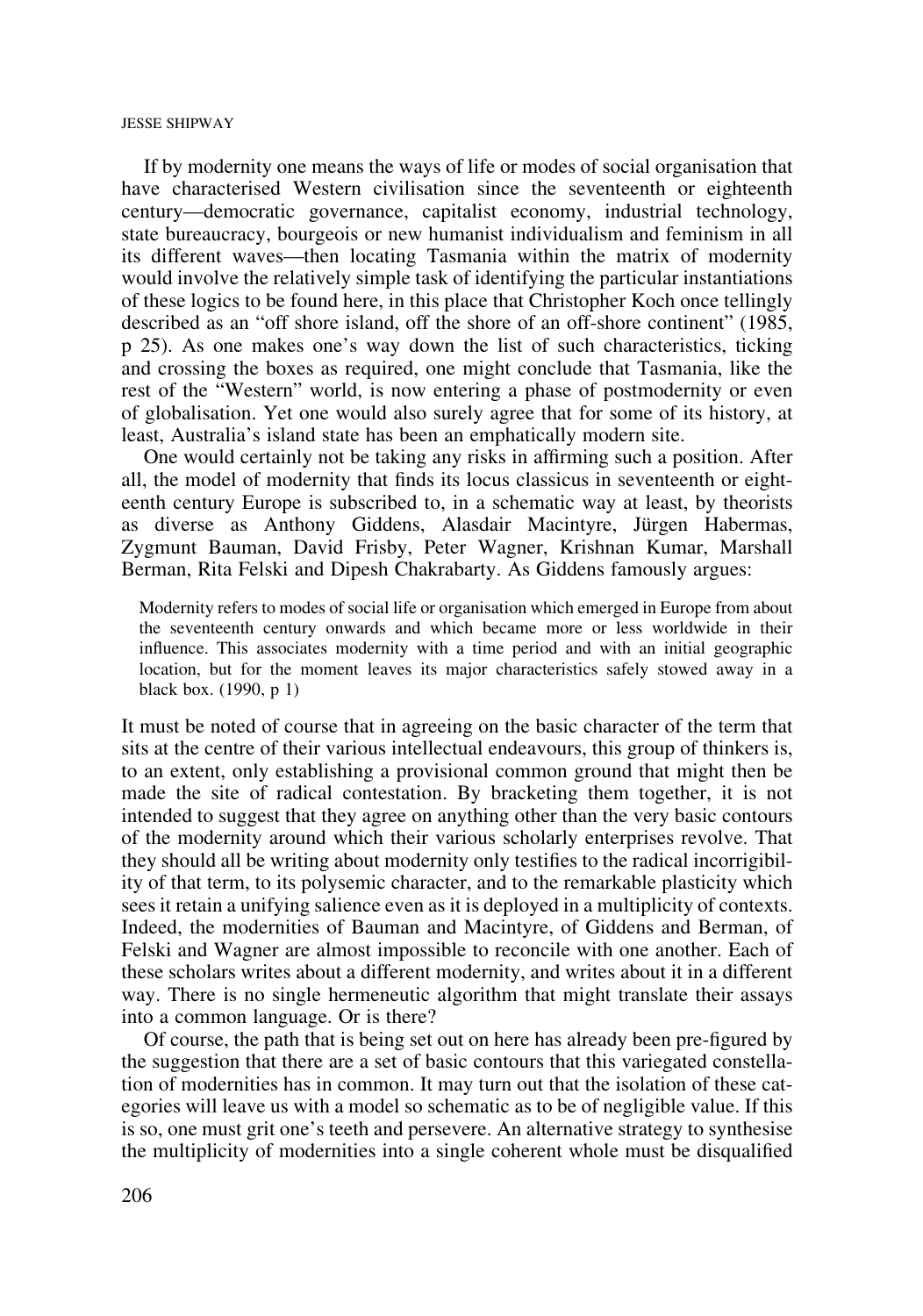on the grounds of its untenability. Such an approach would leave one, on the one hand, with a model of modernity that was hopelessly reductionist and, on the other, with one which was impossibly unwieldy.

So, taking due note of these complications, what sort of things might one be able to include in a list of modernity's basic attributes?

First of all, in its original manifestation at least, modernity is a European phenomenon. Second, it is an historical form whose inaugural moment is to be found some time in the seventeenth or eighteenth centuries. Third, it proposes a distinction between the social reality and subjective experience to which it gives its name, and the antecedent medieval, archaic, classical or traditional orders that it defines itself against. It is, as Krishan Kumar writes, "a contrast concept" (1995, p 66).

Already then one is confronted with a set of problems. What is the status of Tasmania's modernity in the context of its geographical estrangement from Europe? How should one approach the fact that until its colonisation in the early nineteenth century, Tasmania remained the domain of a set of (non)modern civilisations par excellence? Can the differentiation that gives modernity its salience as a periodising term be located in a process of socio-cultural supercession and assimilation, or must the transformation that it names be an endogenous one? Does Tasmania have a local pre-modern history, or is its pre-modernity to be found in Europe's past? Could one say, following Giddens, that modernity was brought to Tasmania with the European colonisers? Is Tasmanian modernity one case of the general type—colonial modernity? Or is modernity a set of institutional dimensions and structures of feeling that relate to their initial conditions of possibility in the mode of a simulacra, as a series of copies without an original? Has the Europeanness of modernity been effaced by its subsequent world-wide dissemination?

In this study, two treatises on modernity are tackled that manage to strike a rare balance between theoretical sophistication and empirical awareness, moulding the two into something like the practice that John Cash has described as "theory with an empirical intent" (1996, p 3). These texts are Zygmunt Bauman's Modernity and the Holocaust and Dipesh Chakrabarty's Provincialising Europe: Postcolonial Thought and Historical Difference. Both of these monographs propose a replacement and substitution of one form of modernity for another. For Bauman, the exchange is restricted to a shuffling of the deck from which he was dealt his post-enlightenment Western hand. A critical European modernity whose pedigree can be traced back to Nietzsche, Weber and the Frankfurt School is swapped for an equally European modernity that optimistically "reaffirms and reinforces the etiological myth of modern civilisation as a triumph of reason over passions" (Bauman, 1989, p 19). Chakrabarty's project is of an altogether different order. He moves beyond the territories of what he calls an "imaginary" Europe, to develop a "political modernity" that subverts the logic of imperialist historicity:

Historicism is what made modernity or capitalism look not simply global but rather ... something that became global over time, by originating in one place (Europe) and then spreading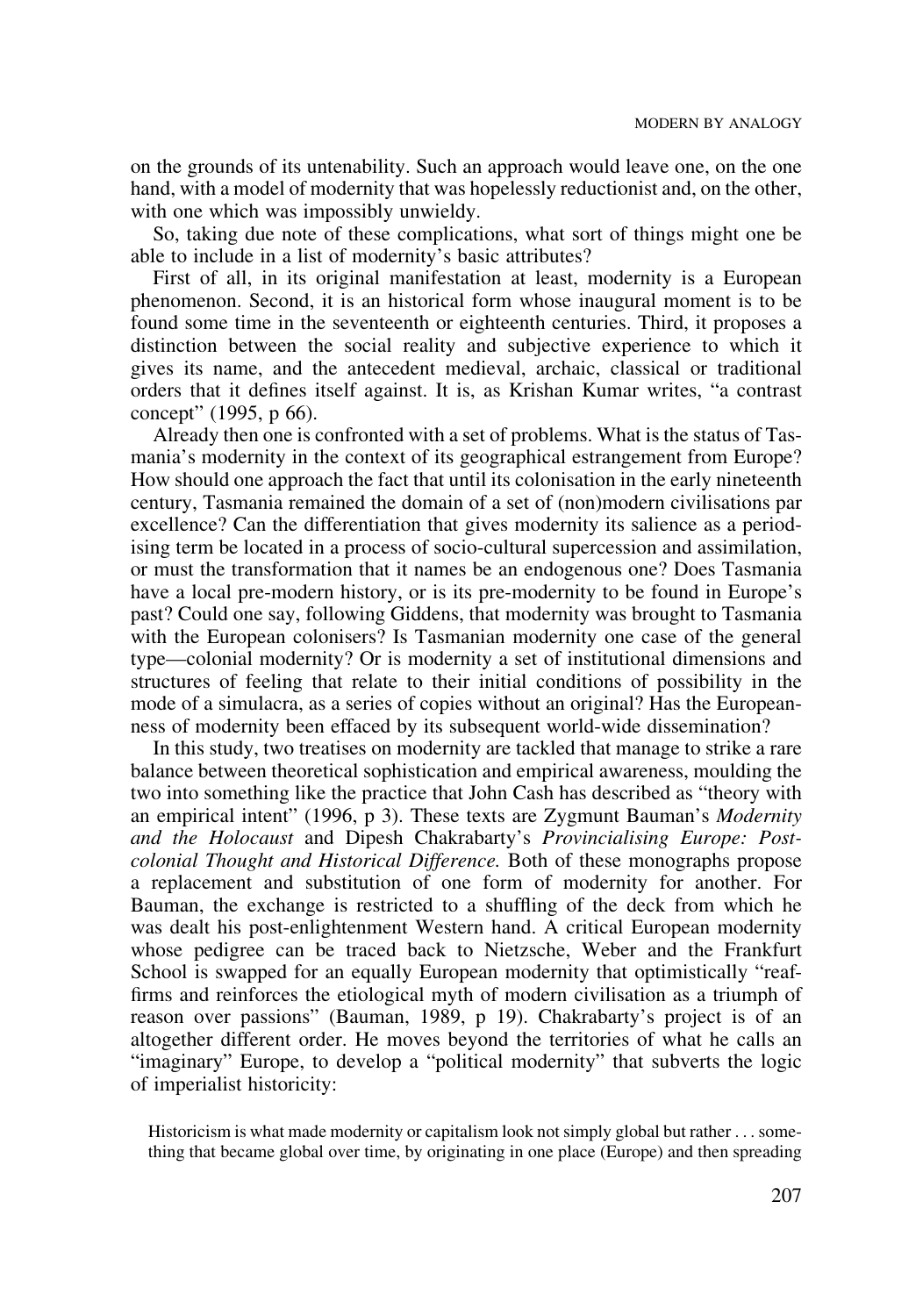outside of it. This "first in Europe, then elsewhere" structure of global historical time was historicist; different non-Western nationalisms would later produce local versions of the same narrative, replacing Europe by (cit) some locally constructed center. (2000, p 7)

It should also be noted that the projects of Bauman and Chakrabarty play themselves out within quite distinct disciplinary boundaries. Bauman's target is a sociological modernity, while Chakrabarty's is a historical, or, more properly, a postcolonial, Marxist and deconstructive-historiographical one. This highlights the fact that modernity's conceptual polysemy derives in part from its currency within a number of different intellectual traditions. The difficulty one has already experienced in attempting to isolate a working definition of modernity that takes account of the diversity of its signification while remaining succinct and pliable is further exacerbated by this interdisciplinarity. But risk and return address one another in the form of a positive correlation. Within a field of "normal" capitalist transactions, the riskier the investment, the greater the potential rewards. This is an interdisciplinary axiom that might be successfully applied to this current problem of interdisciplinarity.

The second focus of this study will examine the implications of these substitutions for the formulation of strategies with which to read a specifically Tasmanian modernity. The empirical counterpoint to the theoretical movement of Bauman's *Modernity and the Holocaust* is his reading of the genocidal policies of National Socialism. A European genocide that was modern to its bootstraps, he argues, must finally lay to rest those optimistic enlightenment narratives that make modernisation synonymous with civilisational progress. Putting to one side the distinct possibility that this hegemonic modernity is really just a straw man—does Francis Fukayama even advocate such a cheery historical teleology any more?—the symmetry of Bauman's logic provides a useful template, an indispensable set of formal parameters, for a reading of Tasmanian modernity. If a European genocide can act so decisively as a fulcrum for a displacement and revision of European modernity, could the analysis of a Tasmanian genocide not provide a way into thinking the particular modernity that is the principle focus here? If the Holocaust is the ultimate test of (European) modernity, is the extermination of the Tasmanian Aborigines the ultimate test of a still uncertain Tasmanian modernity?

## Defining genocide in modernity or, problems of periodisation

In Modernity and the Holocaust, Zygmunt Bauman argues that the "Final Solution" provides the grounds for a thorough-going renovation of dominant sociological conceptualisations of modernity. However, he adds, this urgent need for re-assessment and re-evaluation has been largely resisted by those who would be most expected to respond to its demands. Professional sociologists, argues Bauman, have rejected the Holocaust's potential efficacy as a spur for the re-configuration of their discipline's epistemological framework, and have adopted, instead, a number of strategies—exoticisation, marginalisation, singularisation—that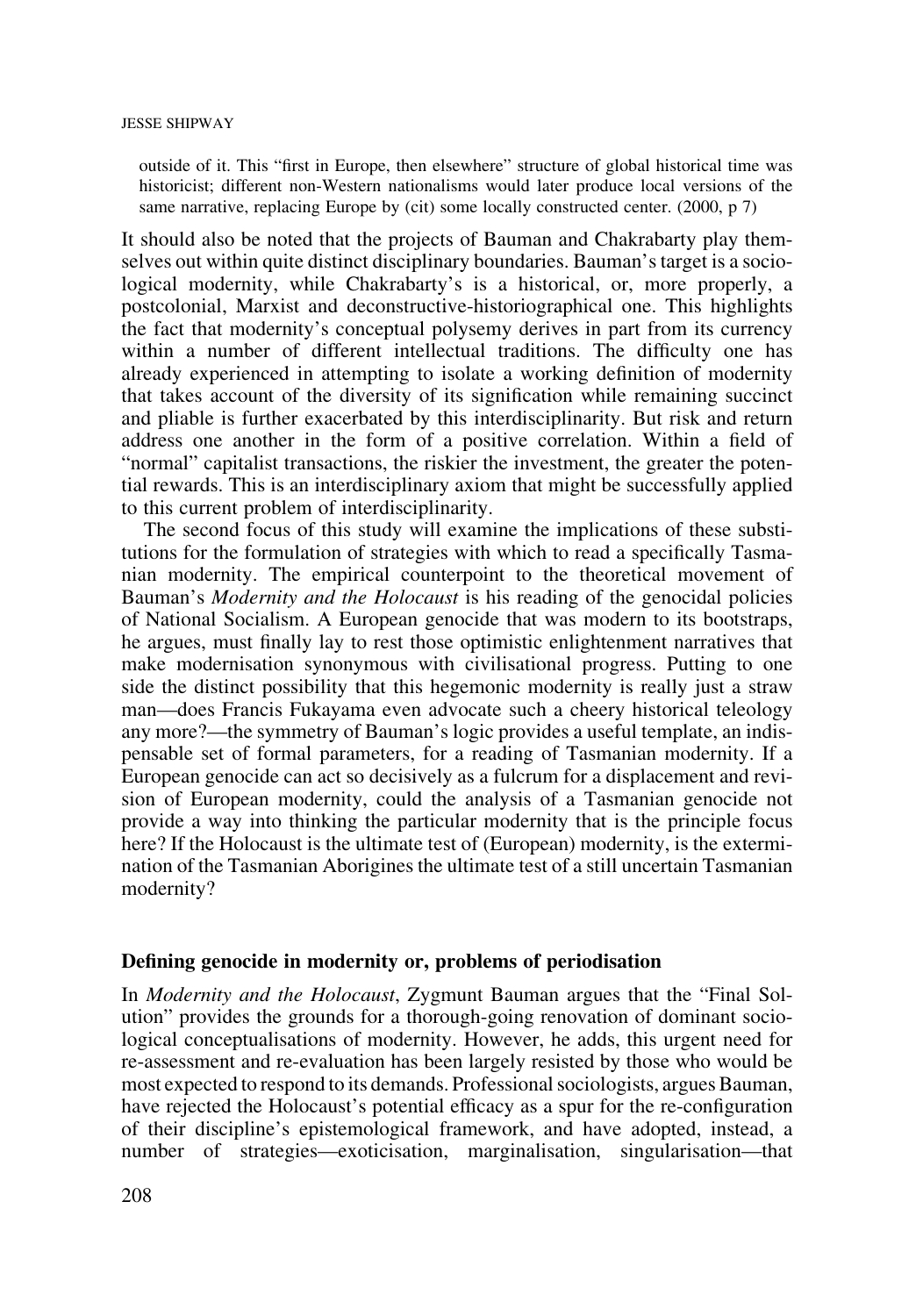confine it neatly within extant boundaries. What might thus have presented as a case for a disorientating revision of established sociological categories is disavowed, belitttled, misjudged and shrugged off in Bauman's terms; and the concept of modernity that should have been the focus of the revision remains salient and largely intact. The referent designated by this usage of modernity is the social configuration produced by the inexorable development of human communities from the Hobbesian state of nature to the rational, technological, capitalist present, and it too is preserved and protected from the criticisms that should, in the light of the nightmare scenario of the Holocaust, be assaulting it from all angles.

Formulating a position that is part Nietzsche, part Max Weber and part Adorno and Horkheimer, Bauman makes modernity synonymous with the enlightenment and then posits its growing self-consciousness as the necessary logic of its development:

We can think of modernity as of a time when order—of the world, of the human habitat, of the human self, and of the connection between all three—is reflected upon; a matter of thought, of concern, of a practice that is aware of itself, conscious of being a conscious practice and wary of the void it would leave were it to halt or merely relent. (1991, p 5)

While acknowledging a debt to the formulation that lies at the heart of *Dialectic of* Enlightenment—"enlightenment is mythic fear turned radical ... nothing at all may remain outside because the mere idea of outsideness is the very source of fear" (1991, p 16)—Bauman attempts to revamp Adorno and Horkheimer's opulent project by reversing its thesis. Rather than extinguishing any trace of its own self-consciousness, the enlightenment's dialectical unfolding has, on Bauman's terms, actually engendered a paralysing auto-critique. The critical reason that was supposed to act as a lever for the betterment of mankind has instead turned back upon itself to reveal a dire legacy of "blind arrogance, highhandedness and legislative dreams" (1991, p 17). This legacy is the same pile of debris that Walter Benjamin's Angel of History would like to "make whole again." Like the Angel, the enlightenment project is tossed about in a storm called progress, a storm of its own making. It too has its back turned toward the future as it tries desperately to keep in sight a paradise that recedes ever further into the irretrievable past:

Modernity is what it is—an obsessive march forward not because it always wants more, but because it never gets enough; not because it grows more ambitious and adventurous but because its adventures are bitter and frustrated. (1991, p 10)

Bauman brings into relief the glaring discrepancy between this formulation of modernity and the one that he nominates as the orthodox social theoretical position by testing the two concepts against the historical logic of the Holocaust. Advocates of the orthodox position, he argues, preserve the saliency of their chosen definition of modernity by reading the Holocaust as a fundamentally anti-modern set of events, or even worse, as a case of the return of a normally repressed pre-modernity:

Having processed the facts of the Holocaust through the mill of that methodology which defines it as a scholarly discipline, orthodox sociology can only deliver a message bound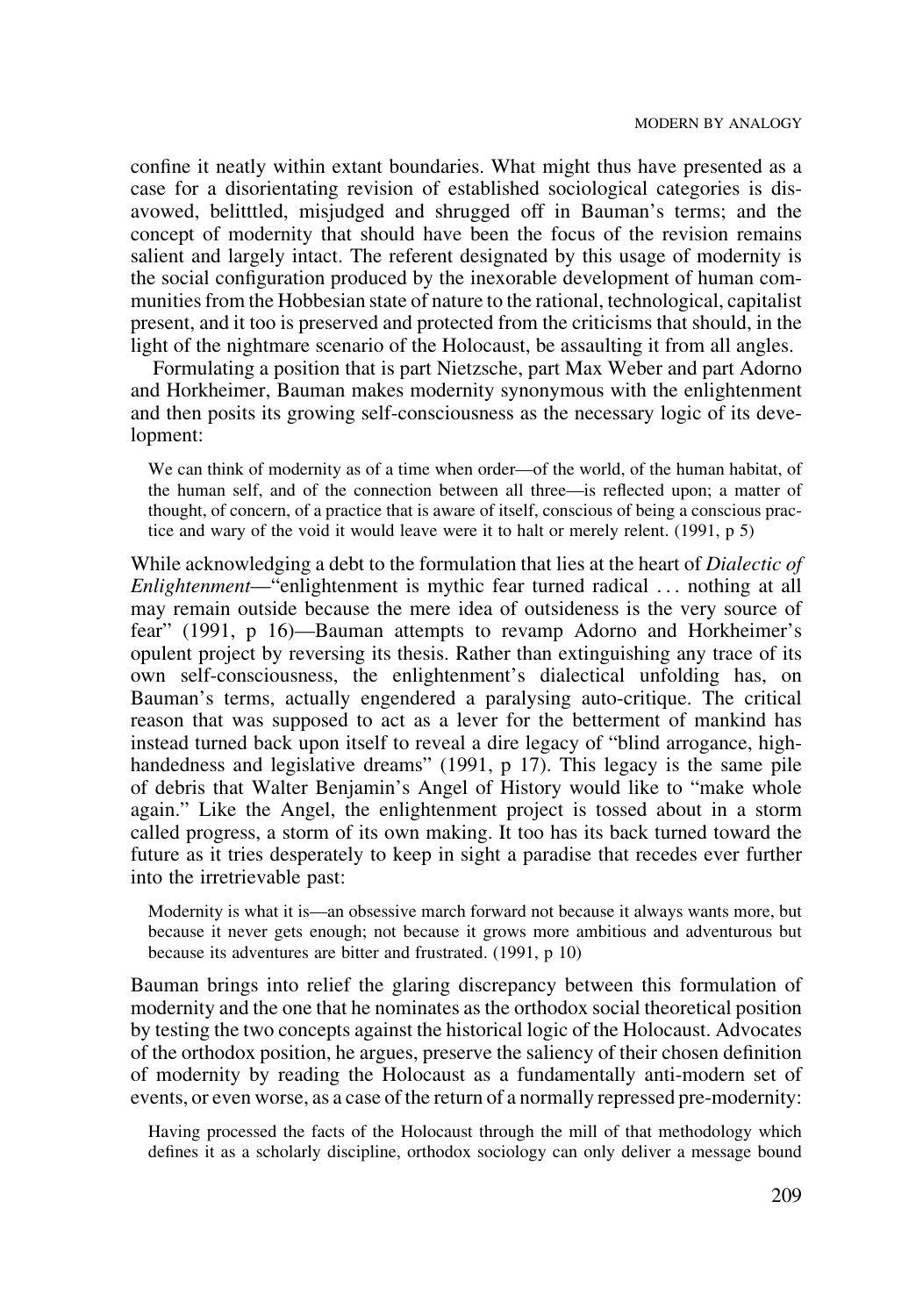more by its presuppositions than "by the facts of the case": ... the Holocaust was a failure, not a product of modernity. (1989, p 5)

The modernity that remains isolated and immune from the ramifications of the Holocaust is the modernity that marks the culmination of what Richard Bernstein calls "the emancipatory narrative of dynamic reason actualising itself in history" (1985, p 6). It remains immune and self-contained, however, only through an obfuscation and disavowal of the unassimilable horrors that would otherwise cloud its optimistic outlook. By interpreting the attempted extermination of the Jewish peoples as the eruption of an anti-modern, irrational, atavistic malice, the defenders of this concept of modernity actually cleanse the category of its ambivalence. Modernity may have failed in the case of the Holocaust, but an examination of its failure under such anomalous conditions is actually a step toward the restoration of our faith in its normal conditions of operation:

If the lesson of mass murder does teach us anything it is that the prevention of similar hiccups of barbarism evidently requires still more civilising efforts. There is nothing in this lesson to cast doubt on the future effectiveness of such efforts and their ultimate results. We certainly move in the right direction perhaps we do not move fast enough. (Bauman, 1989, p 13)

But, argues Bauman, it is precisely here that an intervention must be made. On his formulation, the Holocaust was not a perversion of modernity, but rather "a rare yet significant and reliable test of the hidden possibilities of modern society" (1989, p 12). For Bauman, the Holocaust must be made to re-configure the category of modernity so that it can accommodate the ambiguity of events which violate its most dearly held values—in this case the sanctity of the lives of an entire race of peoples—even when that violation is achieved through the application of technologies, intellectual, organisational and mechanical, that it alone has made possible:

Having emancipated purposeful action from moral constraints, modernity rendered genocide possible. Without being the sufficient cause of the genocide, modernity is its necessary condition. The ability to co-ordinate human actions on a massive scale, a technology that allows one to act effectively at a large distance from the object of action, minute division of labour which allows for spectacular progress in expertise on the one hand, accumulation of knowledge incomprehensible to the layman and the authority of science which grows with it, the science sponsored mental climate of instrumental rationality that allows social-engineering designs to be argued and justified ... are all integral attributes of modernity; but they also condition the displacement of the moral by the instrumental action and thus make genocide possible to accomplish—if only there are forces around determined to accomplish it. (1989, p 50)

An objective like the annihilation of the European Jewry could only be brought to realisation when granted a legitimate position within the administrative field of a modern state well accustomed to the bracketing of ethical concerns and the implementation of policy along purely instrumental lines. The pragmatics of the Holocaust, Bauman argues, were given their shape by the institutional contours of three distinct yet interrelated topi: bureaucratic rationality of the kind described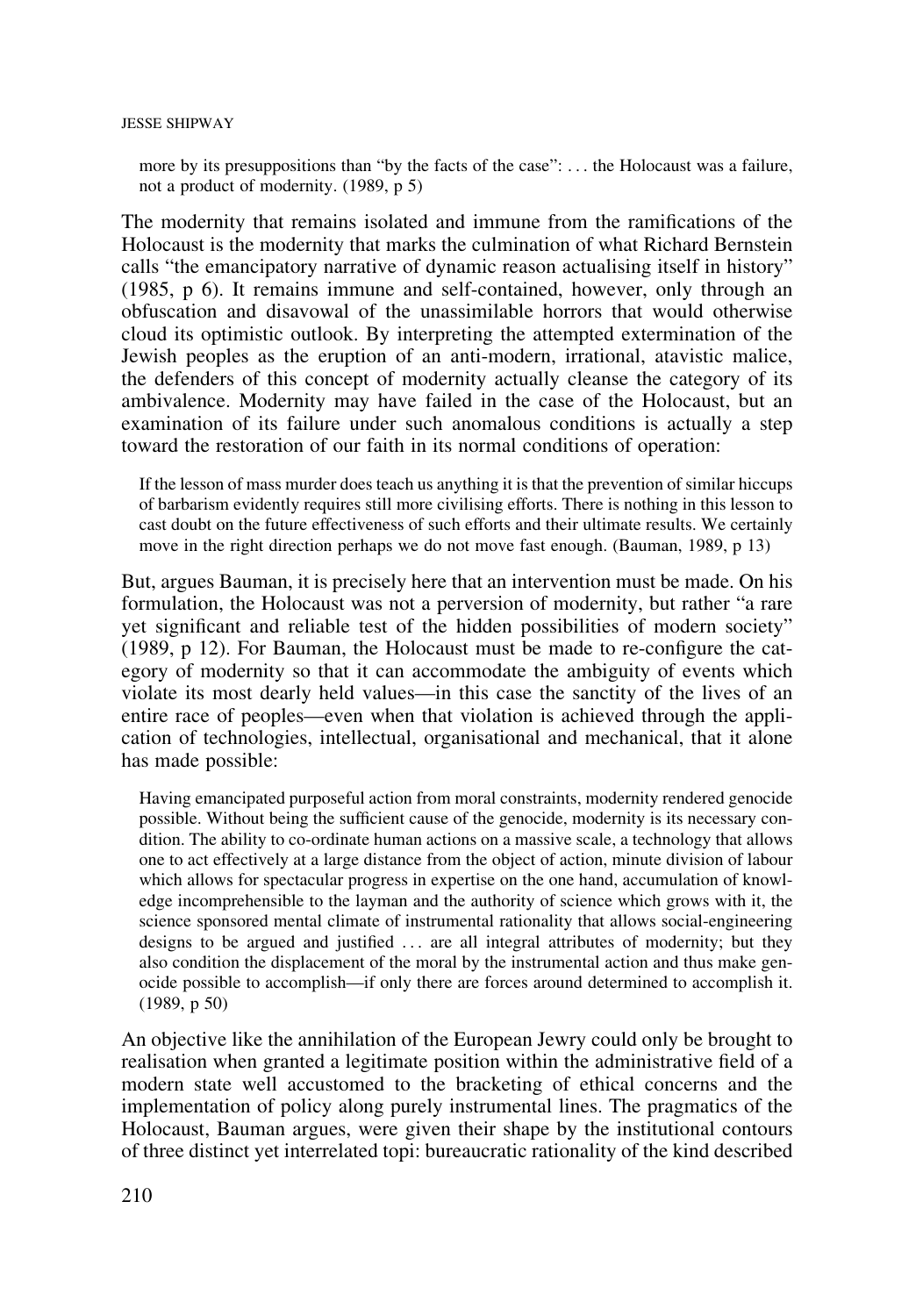by Max Weber, the technologies and infrastructures of industrial capitalism and the applied knowledge of sophisticated empirical science. In administering the death camps, the institutional bearers of these intellectual and technical resources were, in a certain macabre sense, only applying their already formidable competencies to a new object. That the final product of this labour was so monstrously incongruous with the "normal" objective of a state bureaucracy only highlights the universal applicability of the capacity to suspend value judgements and to work assiduously toward the achievement of an externally determined objective outlined by hierarchically superior subjectivities. It was in the subordination of this morbid end to its rather banal means of realisation, argues Bauman, that the "Final Solution" became so characteristically modern:

In fact we know of many massacres, pogroms, mass murders indeed instances not far removed from genocide, that have been perpetrated without modern bureaucracy, the skills and technologies it commands, and the scientific principles of its internal management. The Holocaust, however, was clearly unthinkable without such bureaucracy. (1989, p 17)

In what follows, a reading of one of these "massacres" perpetrated without modern bureaucracy is conducted. As will be shown, the decimation and displacement of the Tasmanian Aborigines does not fit the bureaucratic profile of a modern genocide delineated by Bauman. But this does not mean that it was not a modern set of events. By making recourse to a model of political modernity informed primarily by Dipesh Chakrabarty's Provincialising Europe an alternative framework for thinking the modernity of the demographic disaster enacted in Tasmania from 1804 onwards will be proposed.

# Re-reading the Black War

The historiography of the invasion of Tasmania can be neatly divided into two groups. On one side are those interpretations which read the trajectory of Tasmania's colonisation as the story of a lopsided struggle between modernity and pre-modernity. James Bonwick's The Last of the Tasmanians, Clive Turnbull's Black War, Tom Haydon's The Last Tasmanian: A Story of Genocide and a variety of works by N. J. B. Plomley construct a narrative in which an advanced European nation finds its uninspired program for the establishment of a penal colony/pastoral station on the island we now call Tasmania, frustrated by a rather ragged population of indigenous inhabitants. While initially accommodating to the white interlopers, repeated instances of ill-treatment at the hands of the "settlers" finally galvanise the autochthons into action. As disease and distress slowly eat away at their numbers, they conduct a resourceful campaign of resistance, only to succumb, in teleological fashion, to the inexorable narrative logic set in motion by the invasion. According to this version of events, from the moment Governor King signed off on the decision to set up a penal colony in Van Diemen's Land, the Tasmanian Aborigines were doomed to decimation, capitulation and, in the final instance, administered extinction at the hands of an uninterested British bureaucracy. More recent scholarship has taken a different approach. By exposing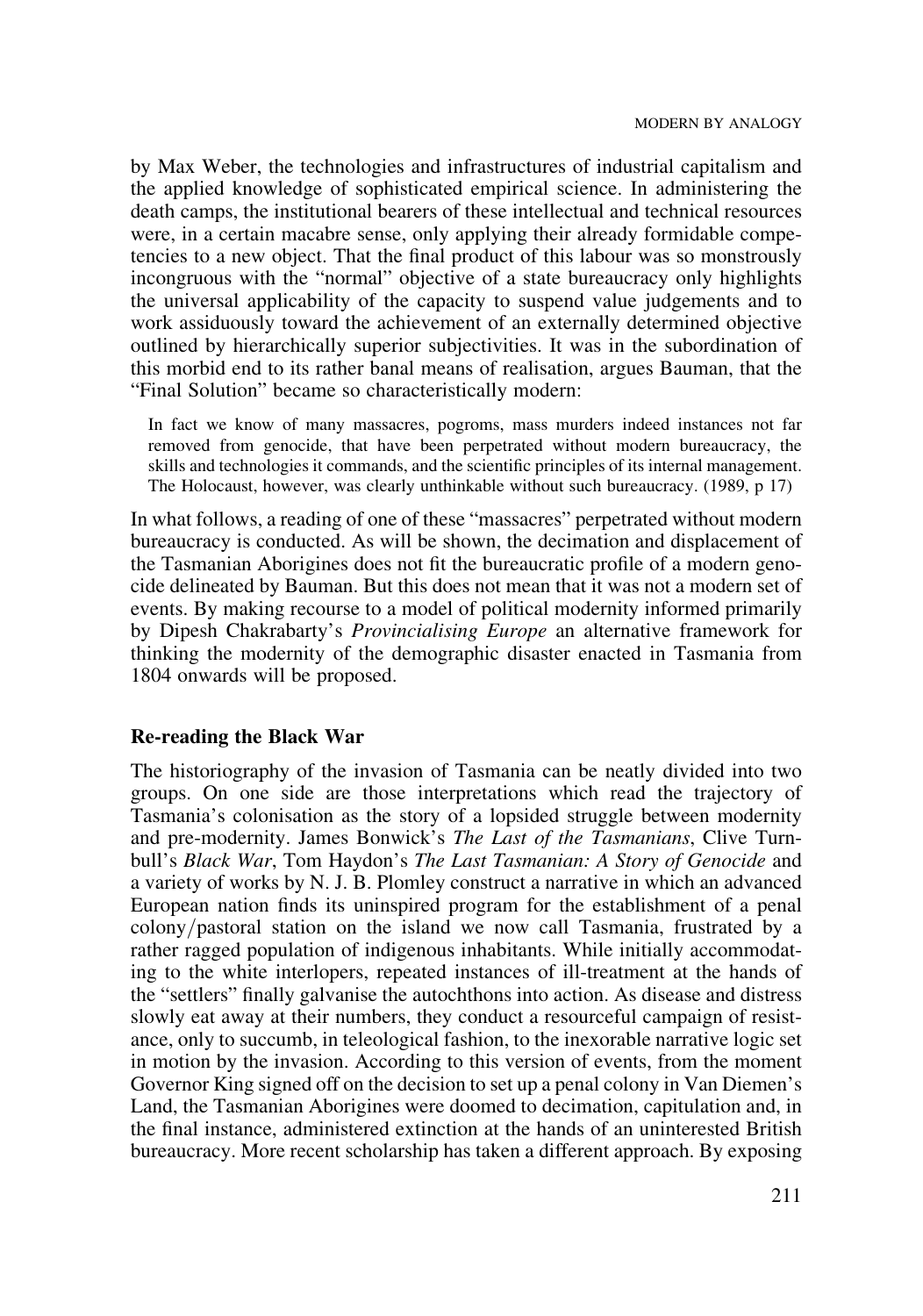the "extinction thesis" as a false conclusion to the story of the Black War, Lyndall Ryan, Henry Reynolds and Cassandra Pybus seek to displace an historical narrative fatalistically over-determined by its misconstrued finale. On this perspective, the demographic disaster, as Reynolds calls it, should be retrieved from the genre of heroic tragedy and recast as an episode in an ongoing history of relations between indigenous and non-indigenous Tasmanians. The destruction of the aboriginal cultures of Tasmania was never a fait accompli. To treat it as an inevitability is to go some way toward exonerating those whose actions, or in the case of the colonial administrators, inaction, coalesced to produce the set of events which in hindsight appear so pre-determined.

In her book The Aboriginal Tasmanians, Ryan cites at least three moments when the apparently inexorable logic of Aboriginal displacement and decimation might have been averted: before the agricultural phase of British occupation began in 1807, before the rapid expansion of the pastoralist phase from 1820 onwards, and in 1827, when Governor Arthur first mooted the possibility of conciliation with and resettlement of the indigenous inhabitants in the North-East corner of the State (1996, pp 78, 81, 94). The outcome that Turnbull, Plomley and Bonwick read as the necessary corollary of a lopsided clash between incommensurable civilisations is thus revealed to be contingent. Just as for Bauman modernity was the necessary but not the sufficient cause of the Jewish Holocaust, Ryan's research shows that the colonisation of Tasmania created the conditions of possibility, but did not make inevitable, the slaughter of the Tasmanian Aborigines.

A second product of this strategy is the deconstruction and dispersal of what was, on the older model, figured as a unified historical "event." Instead of a foregrounded singularity—extinction—made up of a multiplicity of subordinated instances of mortality, this more dynamic reading of the Tasmanian genocide brings into relief the heterogeneity of deadly encounters between the colonisers and the Aborigines. As Plomley points out in Appendix Four of Friendly Mission, the Aborigines died in numerous ways: from the introduction of European disease, as a result of the occupation by settlers of the tribal hunting grounds and areas in which food was obtained, and at the hands of bushrangers, police, the army, the judiciary, sealers, shepherds and stockmen. Their numbers were also lowered by the removal of women from tribes for prostitution and slavery and from the general disruption of tribal life due to the above causes and due to the lack of regulated contact with the Europeans (1966, p 964).

But an advocation of the extinction thesis is also the most obvious means by which to approach a conceptualisation of the history of violent relations between the indigenous and non-indigenous Tasmanians as a history of genocide. A genocidal relation is assymetrical and non-reciprocal. It describes a set of events in which a unified collective subject deliberately sets out to eliminate an equally unified collective other, or not-subject, that is restrained from inverting the relationship. The emphasis Bauman places on the function of the modern bureaucracy in the realisation of the objective of the Holocaust derives from the capacity of that administrative apparatus to produce these two collective entities. As the instrument for the implementation of policies of the state, bureaucracy gives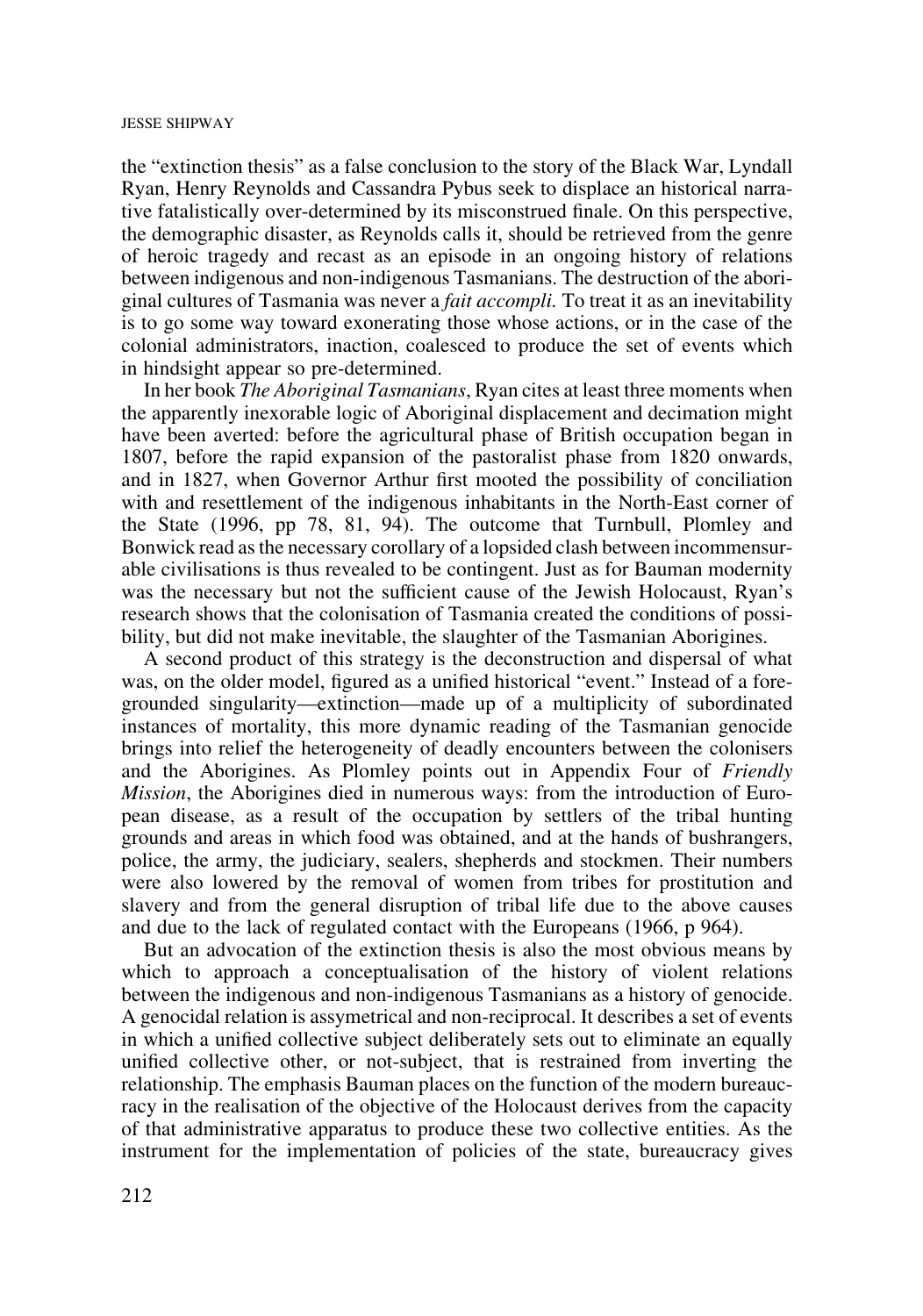body-political flesh to the abstract directives of the legislative branch of government. The state is the collective subject par excellence, but it cannot enforce its symbolic agency without the pragmatic aptitudes of the bureaucracy. Racial ideology might provide a rationale for the conceptualisation of a unified object of genocide, but the concrete production of that unified other relies upon the coordination of a set of administrative practices that can be carried out in a formulaic way across a variety of space–time locations. The same can also be said for the production of the unified collective subject, especially in conditions of totalitarianism, where as Zizek tells us, the subject consists only of an id and a superego—the self-identical "I" having been eliminated by a process of interpellation uninterested in producing individuated "human beings."

In the extinction-as-teleology argument, one side of the genocidal equation is clearly delineated. The Aboriginal tribes of Tasmania are the collective nonsubject of what Clive Turnbull calls in the subtitle to his book an extermination. That the diversity of language, custom and territorial alignments that distinguished the different peoples of Tasmania gets glossed over by such a move is the necessary corollary of a narrative which purports to tell the story of the demise of an entire civilisation. It is less clear, however, exactly who constitutes the unified agent of this extermination. Ostensibly, of course, it is the European colonisers, but we all know that this particular collective noun designates a multiplicity of people from different classes, of different legal status, genders, occupational groups and so on. What is intriguing is that the authors of the historical accounts in question also take ample account of this heterogeneity in their description of individual incidents of violent altercation. It is only when their narratives shift into the interpretive mode that the collective subject is invoked. As Bonwick writes in a particularly overwrought passage:

We Europeans came upon them as evil dragons, blasting them with the breath of our presence. We broke up their home circles, the only real unit of their society. We arrested them at their corroborees, which in turn were considered evil and taken from them. Even in this one facet of their lives we destroyed their community as much as possible ... We, the Europeans, turned their song into weeping, and their mirth into sadness. (1870, pp 57–58)

or Turnbull, in his opening assay:

Not, perhaps before has a race of men been utterly destroyed within seventy five years. This is the story of a race which was so destroyed, that of the aborigines of Tasmania—destroyed not only by a different manner of life but by the ill-will of the usurpers of the race's land. When that ill will was active it found expression in brutality. When passive it deplored extermination while condoning, and participating in the rewards of a system which made extermination inevitable ... with no defences but cunning and the most primitive weapons, the natives were no match for the sophisticated individualists of knife and gun. So perished a whole people. (1965, p 1)

How then might one approach the decimation of the indigenous peoples of Tasmania as a genocide without invoking the extinctionist position or ascribing a genocidal motive to an imaginary collective subject? Is there a way to work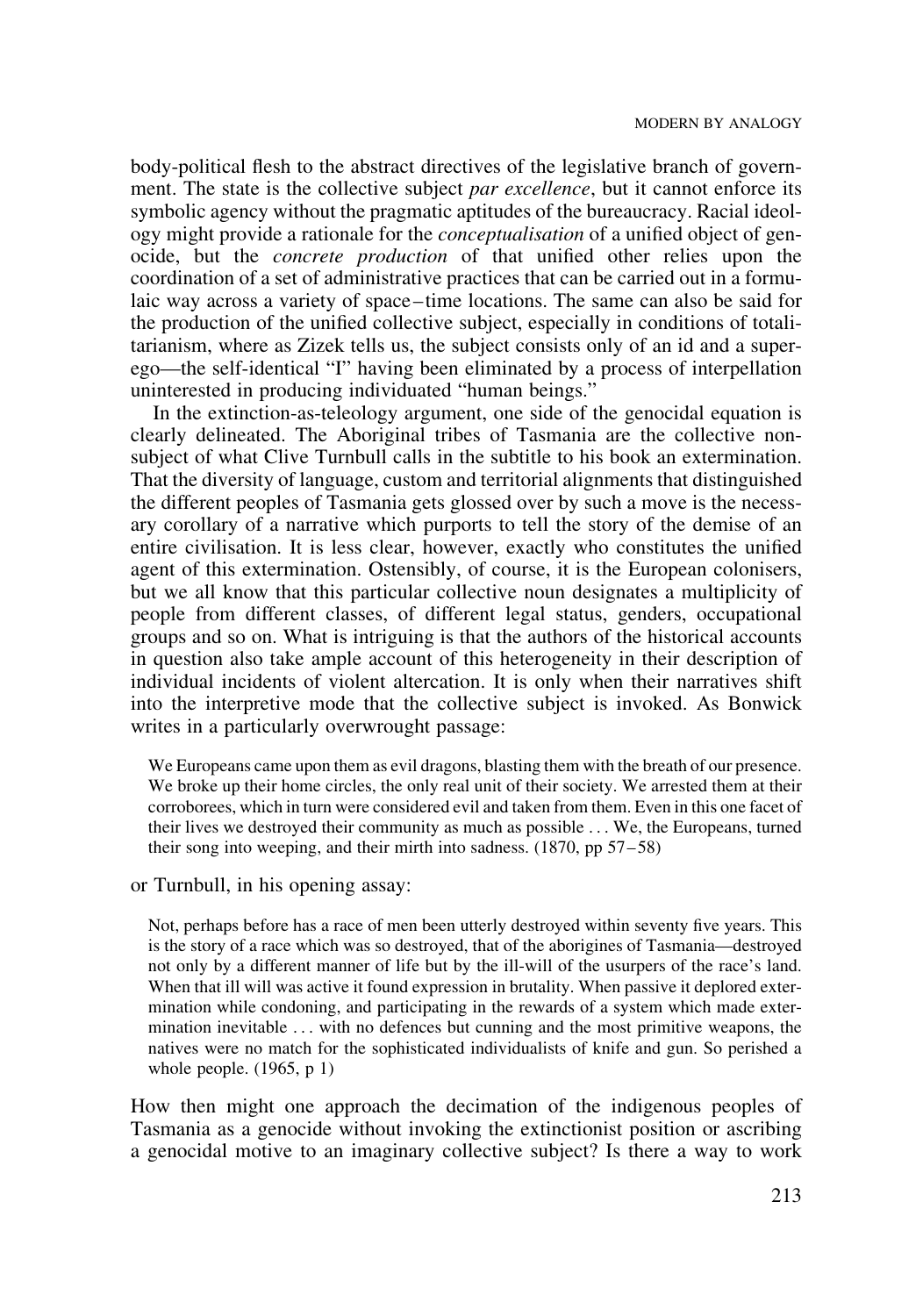through the relationship between the agency and intentions of the state and the motives and actions of its subjects that will enable one to situate the actual instances of mortality in a context of disjunction and connection?

# Mortality reports

The first multiple Aboriginal homicide in Tasmania took place at Risdon Cove, on the 3rd of May, 1804. Henry Reynolds describes the "Risdon Massacre" in Fate of a Free People:

A large body of Aboriginal men, women and children moved down toward the infant settlement near the waterfront at Risdon Cove ... They were probably on a hunting expedition. Assuming a hostile intent, the detachment of soldiers stationed there fired their cannon with what effect it is impossible to determine ... Four people who were on the Derwent at the time gave accounts of the affair to the Aborigines' committee in 1830. Edward White, who was an eye-witness, said there were "a great many of the Natives slaughtered and wounded." James Kelly and Robert Knopwood were on the opposite side of the river but would have heard accounts of the affair. Kelly thought forty or fifty fell; Knopwood said only five or six were killed. Robert Evans knew some died but didn't know how many. (1995, p 77)

This first incident was a killing at the hands of the military but was not carried out with the imprimatur of either Bowen or Collins, the two top-ranking administrators. Bowen was away reconnoitring potential sites for land grants at the time of the altercation; Collins was based across the river in Hobart, and the military post was left under the control of Lieutenant William Moore, whom Turnbull suggests was probably drunk on the day of the incident (1965, p 34). Collins in fact was less than pleased with the turn of events, although it is difficult to tell whether this dissatisfaction was founded in a fear of retribution on the part of the Aborigines, or in a genuine concern for the lives that had been taken. Certainly there are some grounds for assuming the latter. Collins espoused a conciliatory approach to the "problem" of interracial relations in the colonies, but, as Reynolds writes, also "embodied the confusion of British Policy" in this regard (1995, p 88). In January 1805, he issued a general order asserting the rights of the Aborigines under British Law, but then proceeded to implement policies that led to some of the most callous and inhumane mistreatments of the indigenous inhabitants on record. The serious food shortages which beset the colony in the years immediately following its establishment led Collins to allow the convicts under his supervision to forage for themselves in the island's hinterland. Many of these men subsequently estranged themselves from the official settlement and remained in the bush long after the worst of the famine had passed, hunting wild game and stealing provisions and livestock from other Europeans as their means of subsistence.

In a comparable situation to these "bushrangers" were the isolated stockkeepers, the Bass Strait sealers and the whaling communities. These populations existed in a social space only tangentially linked to the official settlements, and were often either oblivious to the formal policies regulating interaction with the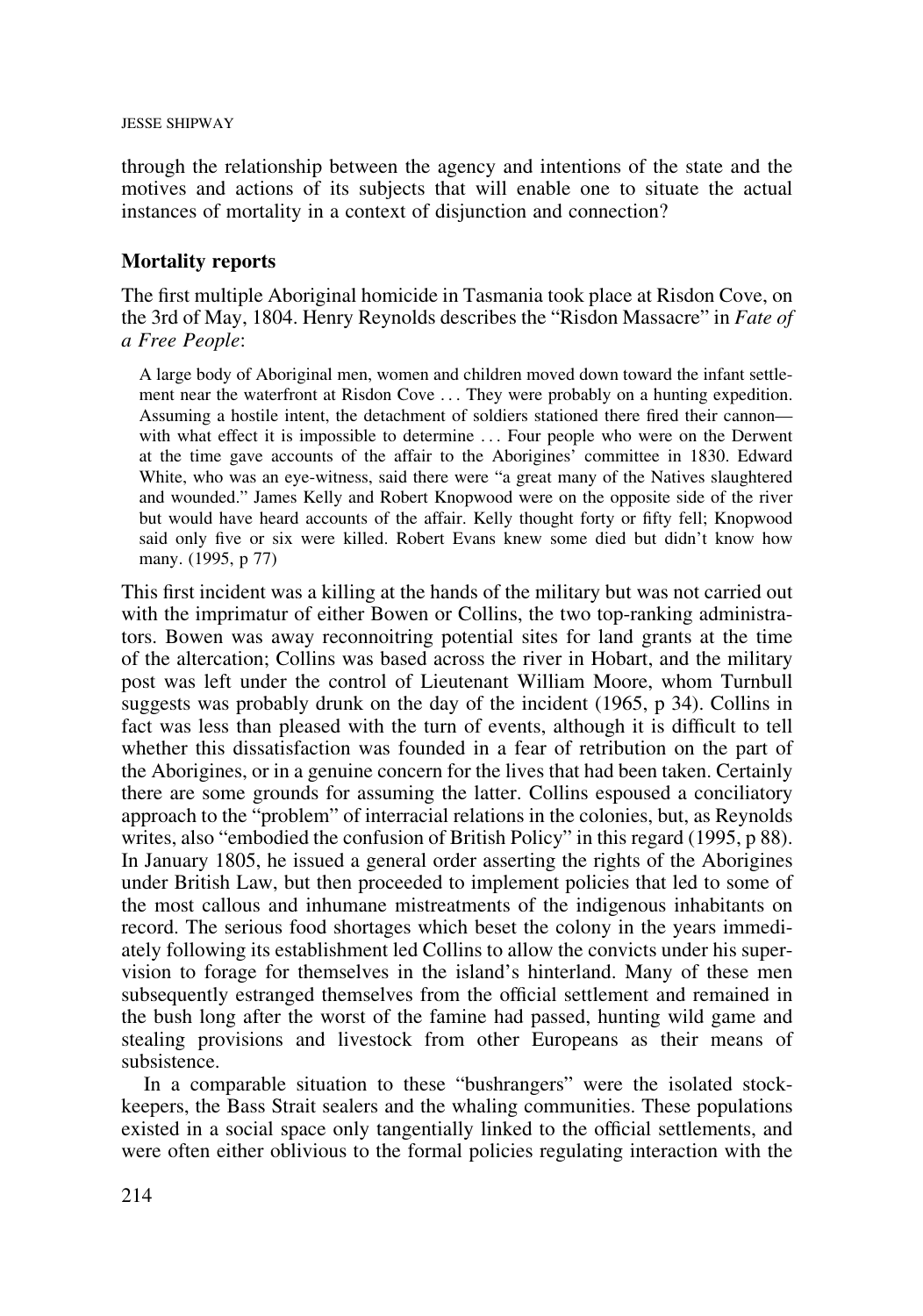Aborigines, or were disinclined to an observance of the directives asserted therein. The depredations wrought on the indigenous population by this rather amorphous group must be treated as distinct from official but unplanned killings like the "Risdon Massacre." These were crimes even by the standards of the day: rape, mutilation, kidnapping, torture and murder. They were not the sanctioned killings of the military and the judiciary, even if their impact on the Aboriginal population was, at the risk of stating the obvious, hardly dissimilar. And yet, no European was ever brought to trial, let alone convicted, for such deeds. Quite obviously, the apportioning of blame in such circumstances is extremely problematic. Should the administrations of Collins, Davey, Sorell and Arthur have been held responsible for failing to enforce their policies of conciliation? Should the landowning elite have exercised more control over the practices of their assigned servants and stock-keepers? Could one impute genocidal motives from these "sins of omission," or must the liability for these atrocities rest with the marginal and marginalised subjects directly responsible for their enactment?

In "An antipodean genocide: the origins of the genocidal moment in the colonisation of Australia," A. Dirk Moses borrows from Sartre in suggesting that the agency/structure distinction provides us with a way out of this dilemma. A liberal humanist mode of historical inquiry that searches only for individual agential responsibility for the genocide will, as Reynolds shows so clearly in An Indelible Stain, ultimately run up against the absence of a specific order to commit genocide. At the structural level, however, this lack of intentionality sits in uneasy combination with the objective facts that the race history of the Tasmanian Aborigines was horrifically shortened by the arrival of the Europeans. If not for this colonisation, and in spite of claims made by Rhys Jones that the Palawa were suffering from an inevitable strangulation of culture, the Aboriginal inhabitants of Van Deimen's Land would have gone on living as they had done for an indefinite period. No one can be directly blamed for the destruction of the indigenous civilisation and yet that destruction definitely occurred. By looking at the history structurally one can escape the pressure to identify conscious motivation on the part of governmental agencies in Britain or in Tasmania. If one combines this overarching viewpoint with a consideration of the multiplicity of genocides that took place in Tasmania, remembering that the tribes that inhabited the island were only rarely in contact with one another and represented quite distinct nations with different languages and tribal customs, one surely has no option other than to accept that, at some level, genocide did take place in Tasmania, even if that genocide bears little resemblance to incidents like the Holocaust. If nothing else, the rhetorical synonymity that holds between Holocaust and genocide, the significatory compression that makes all reference to genocide proceed by way of the Shoah, brings the two events together.

What separates them of course is their apparent epochal incommensurability. The "factories of death," as one scholar has called the concentration camps of the Third Reich, were, as Zygmunt Bauman has shown us, paradigmatically modern. The decimation and displacement of the Palawa on the other hand took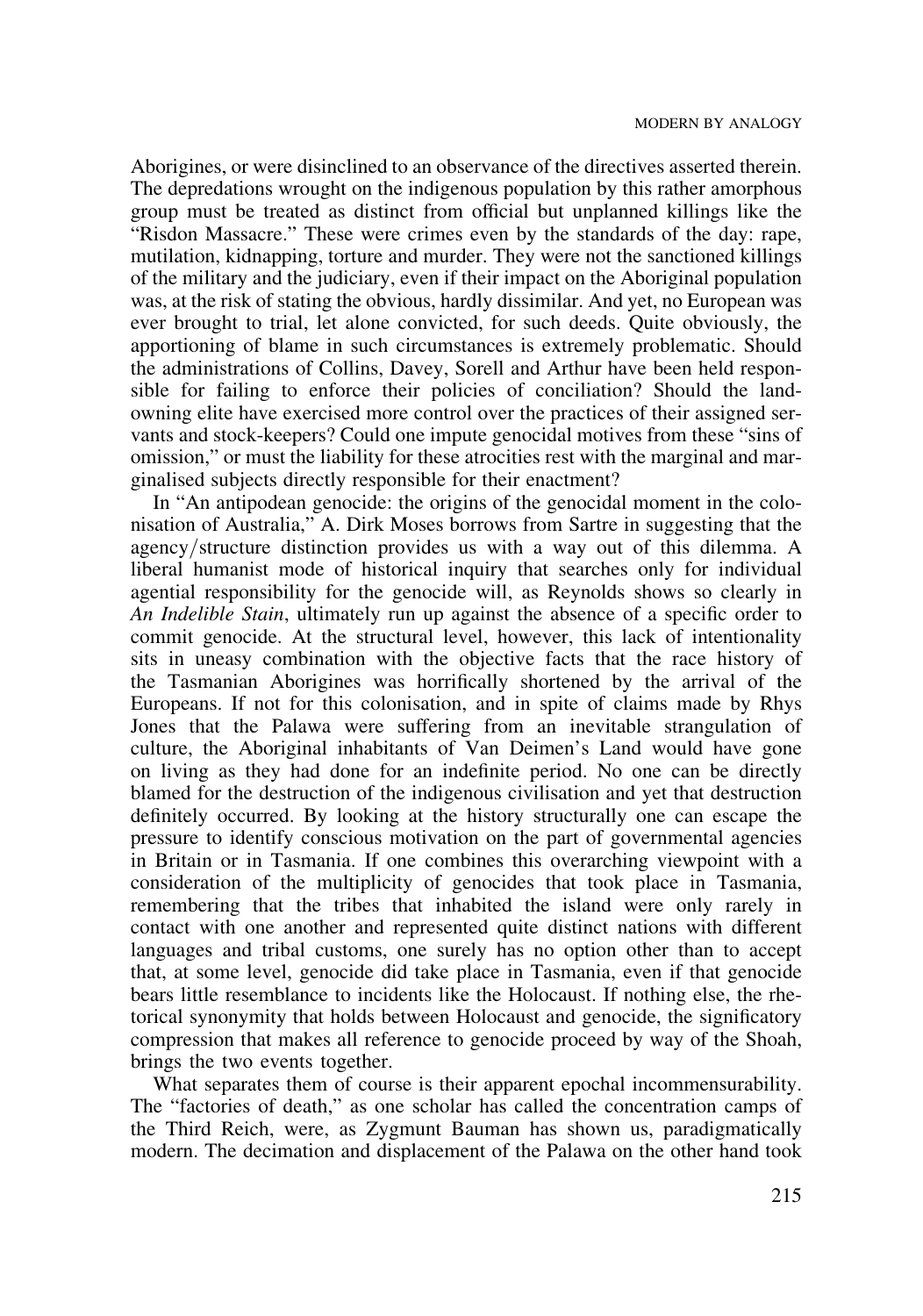place at a time when muskets were still in vogue, agrarian labour was the dominant mode of production and colonial democracy was still a far away dream. As will be argued below, however, the colonisation of Tasmania and the replacement of indigenous with European civilisations that took place in its wake also marked a moment of modernisation, of transformation and re-invention that is made doubly modern by virtue of the fact that it was the result of a social logic that typified European modernity even more so perhaps than industrialisation and democratisation: that is, colonisation.

In *Modernity and the Holocaust*, Bauman asserts that the defining characteristics of a genocidal connection are deliberateness and non-reciprocity. These two dynamics played a significant part in the trajectory taken by the demographic disaster. The complicating factor is that they were rarely co-present. Before the Black War began in earnest in 1824, there was neither an official plan to exterminate the Aborigines, nor an ambivalence to which this intention could be imputed. Rather, there was an overt policy of conciliation and protection. This did not save the Aborigines from losses, however, and during this period, violence was rarely reciprocated and certainly not effectively. From 1824 onwards, however, a number of factors coalesced to create grounds for a reading of the extermination as deliberate, the declaration of Marshall Law in 1828 and the Black Line of 1830 being chief amongst them. At this time, however, reciprocity was regained by the Aborigines. The question that needs to be asked in regard to the post 1824 interactions relates to whether or not war and genocide are mutually exclusive terms. The overt strategy of Reynolds and Ryan is to recognise the agency of the Aboriginal Tasmanians that had been glossed over by the extinctionist histories. Can we continue to take account of this autonomy while calling the larger historical logic of which its enunciations form an important part a genocide?

In Fate of a Free People, Henry Reynolds follows Brian Plomley in asserting that the character of indigenous and non-indigenous relations in Tasmania underwent a sea-change from 1824 onward (1995, p 29). Up to this point, an uneasy detente punctuated by sporadic clashes had been the norm and between 1803 and 1824 only five Europeans were killed by the Aborigines, while 100 to 150 indigenous Tasmanians were murdered by the colonisers  $(1995, pp 77-83)$ . White aggression had met with neither organised nor generalised retaliation and the Aborigines were regarded widely as a timid race, far less threatening than the bushrangers who terrorised the colony until the late 1820s (1995, p 29). In Modernity and the Holocaust, Bauman argues that a genocide entails a suspension of reciprocity. In war, either party can lose lives, but a genocide means certain death only to the passive victims of the atrocities. Over the course of the seven years from 1824, relations between the indigenous and non-indigenous inhabitants of Tasmania took on the unmistakeable form of military conflict. In the events that ensued both sides suffered substantial casualties, casualties that seem to put the interaction at odds with the common characterisation of genocide as hopelessly one sided. The Aboriginal Tasmanians engaged in a guerrilla war with the European interlopers that consisted of some 706 instances of violent altercation and resulted in about 170 non-indigenous deaths.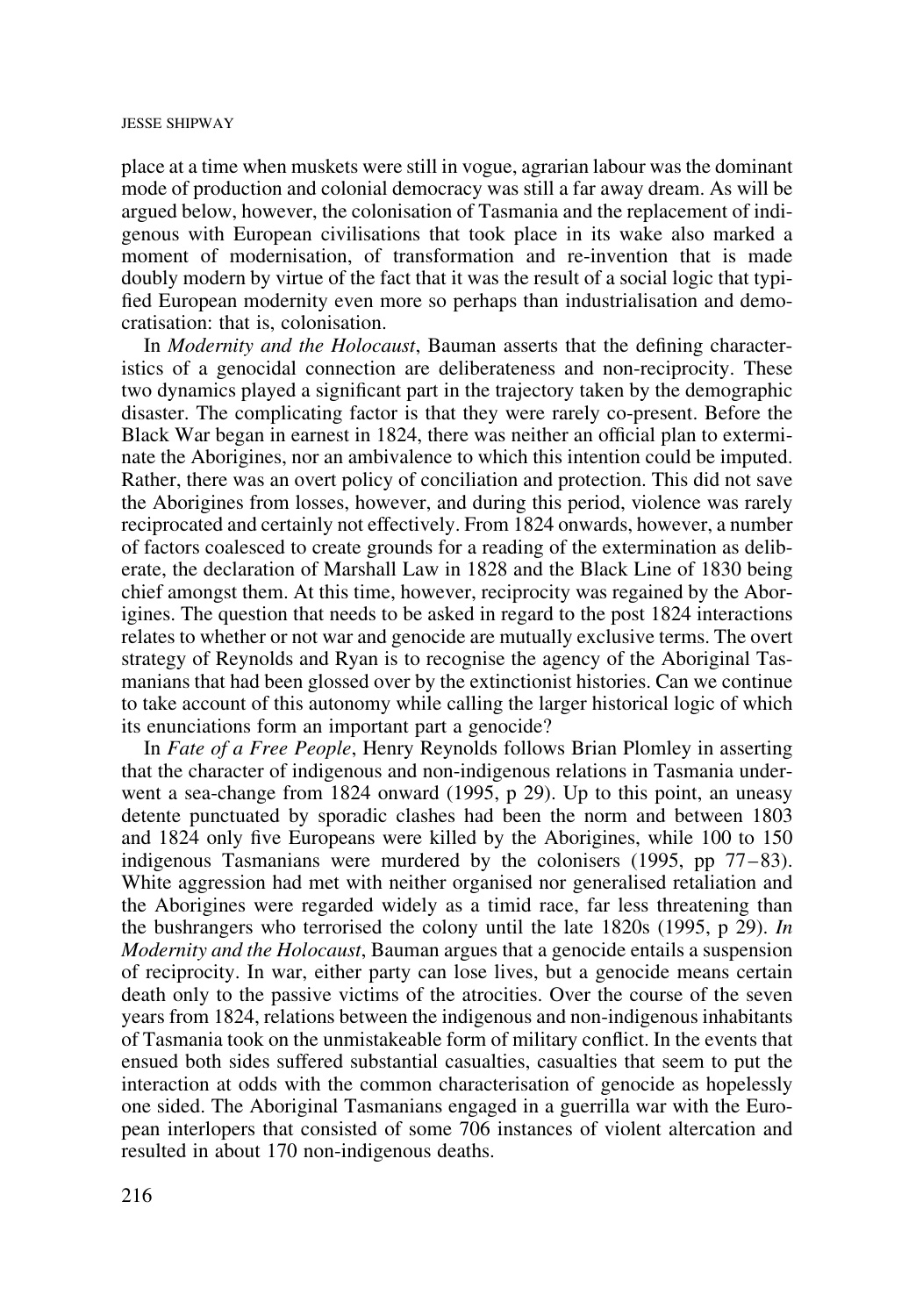But war was only one means by which the Aborigines died. In Friendly Mission, Plomley nominates another six different means by which the indigenous inhabitants met their doom. On the one hand there are non-military murders like the Cape Grim massacre of 1827 and on the other hand non-violent deaths that resulted from other factors. The combination of pressure on food supplies, kidnapping, exchange and rape of women and disease was responsible for by far the larger part of the 4,000 odd deaths that occurred in the early colonial period. It is these casualties, neither administered by soldiers, nor ordered by colonial officials that in the final analysis constitute the structural genocide of the Tasmanian Aborigines. Genocide as a term was coined by Raphael Lemkin and the United Nations (UN) in 1948. It was put into circulation in the very specific context of the Holocaust and was designed to provide UN bureaucrats with a means for identifying the criminal act of intentionally killing in whole or in part the members of a particular national, ethnic, religious or racial grouping. It was not designed as a semantic term to cover all the events that might be described through its use, but only to make possible the bringing to justice of those modern individuals who were responsible for a very specific modality of its enactment. If the UN had the capacity to retrospectively try and convict individuals or groups for genocidal actions, perhaps its definition would have placed less emphasis on intentionality and made room for the wide range of indigenocides that have occurred since the bloody history of colonisation began in South America all those years ago. If, as Reynolds points out, genocide was designed to designate an ancient practice in its modern manifestation, then a UN organisation with more than just the Holocaust on their minds might have re-worded their convention to more properly encompass the range of events that so demand inclusion beneath its aegis.

# Genocide as modernisation

The most important contribution that Chakrabarty makes to the theorisation of modernity in *Provincialising Europe* is to show how incommensurable phenomena plucked from apparently diverse epochs can still hold together in a configuration of modernity. The chief focus of Chakrabarty's intervention is the concept of political modernity, of self-rule, enlightenment principles of social organisation, constitutional freedoms, the splitting of private and public worlds, the complex notion of liberal bourgeois humanist subjectivity. The kind of modernity to be discovered in early colonial Tasmania was quite clearly not of this variety. But what Chakrabarty allows one to do is divorce different logics of modernisation from some overarching teleology and read off their enunciations in a fractured and fragmentary way. The denial of Aboriginal agency implicit in the genocidal logic of Tasmania's "discovery" serves as an instance of the issuing of a notice of postponement to non-modern subjects from European modernisers. The Aboriginal inhabitants of Tasmania were found to be incapable of looking after themselves: they needed commandants, conciliators, administrators to usher them into the epoch of the modern. Their traditional pre-modern, ahistorical existence was found to be anathema to a culture that could only understand civilisation as the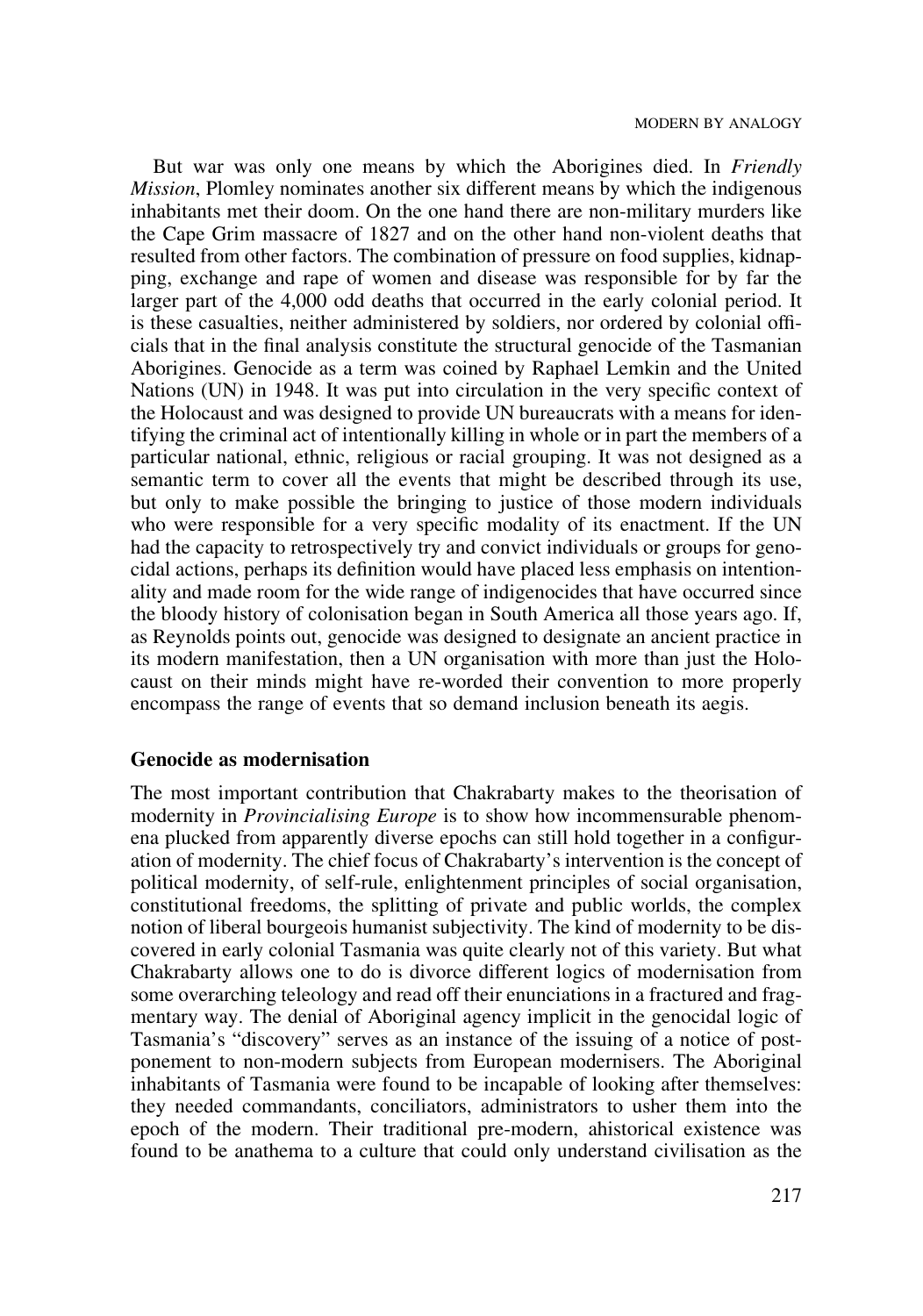transformation of nature into recognisable forms like fields and towns. The Europeans brought modernity to Tasmania in the form of a linearity of time marked off at its far end by the moment of extinction. As Chakrabarty writes:

Historicism—and even the modern, European idea of history—one might say, came to non-European peoples as somebody's way of saying "not yet" to somebody else. (2000, p 8)

The logic of genocide of course makes this "not yet" a response to the more macabre question of "do we have free run of the island" rather than some "progressivist" query about the indigenous inhabitants' capacity to look after themselves. On the one hand then the invasion of Tasmania and the establishment of European settlements marked the inauguration of a modernity in so far as certain nineteenth century technologies were brought to the island, in so far as the whole project of penal colonisation was based around enlightenment tracts written by British jurists, and in so far as industrialisation, that pre-eminent modern institutional form, was the driving force for the increased crime rates in Britain that in turn prompted the introduction of transportation. The fact that the USA was suddenly unavailable as a convict destination was also the result of a peculiarly modern struggle for independence and self-rule. On the other hand, British life in early Van Diemen's Land was decidedly pre-modern. Hunting and gathering, for instance, were deployed as a means of survival; democracy was non-existent, and future thinking was almost always confined to vain longings for return to the homeland. Van Diemen's Land was not colonised with an optimistic orientation to the future like the US of the founding fathers. It was a prison, a place to forget, not to model new forms of social organisation. In an ironic volte-face, the new world was always to be behind the times, somehow older because less amenable to change than the old world from which it grew.

If the modernity of the early nineteenth century was to be witnessed in the bustling streets of London and Paris, the arcades and consumer capitalism documented by Walter Benjamin, the amazing procession of new social types and endeavours that prompted Baudelaire's famous formulation that "the modern is the contingent, the fleeting, the fugitive, the half of art whose other half is permanent and unchanging," then the chastened, fragile collection of huts at Risdon Cove and later Sullivan's Cove must have seemed a long way behind the game. Modernisation of Van Diemen's Land then took the form of development of various kinds, pastoral, manufacturing, civil, that turned the colony into a self-supporting location. The labour of convicts, the work of the free-settlers, the birth of new native-born subjects contributed to the building of a community that was a kind of becoming-modern. Genocide fits into this logic of modernisation then because it was partly the result of pastoral expansion in the midlands and elsewhere. On this formulation genocide enabled the European invaders to become modern, to trade and export wheat that would deliver a certain level of prosperity. In a more macabre sense, on the other hand, the genocide represented the modernisation of the Aboriginal population rather than the European one. The attempts made by people like George Augustus Robinson in his capacity as founder of the encampment on Bruny Island in 1829 that was designed to christianise the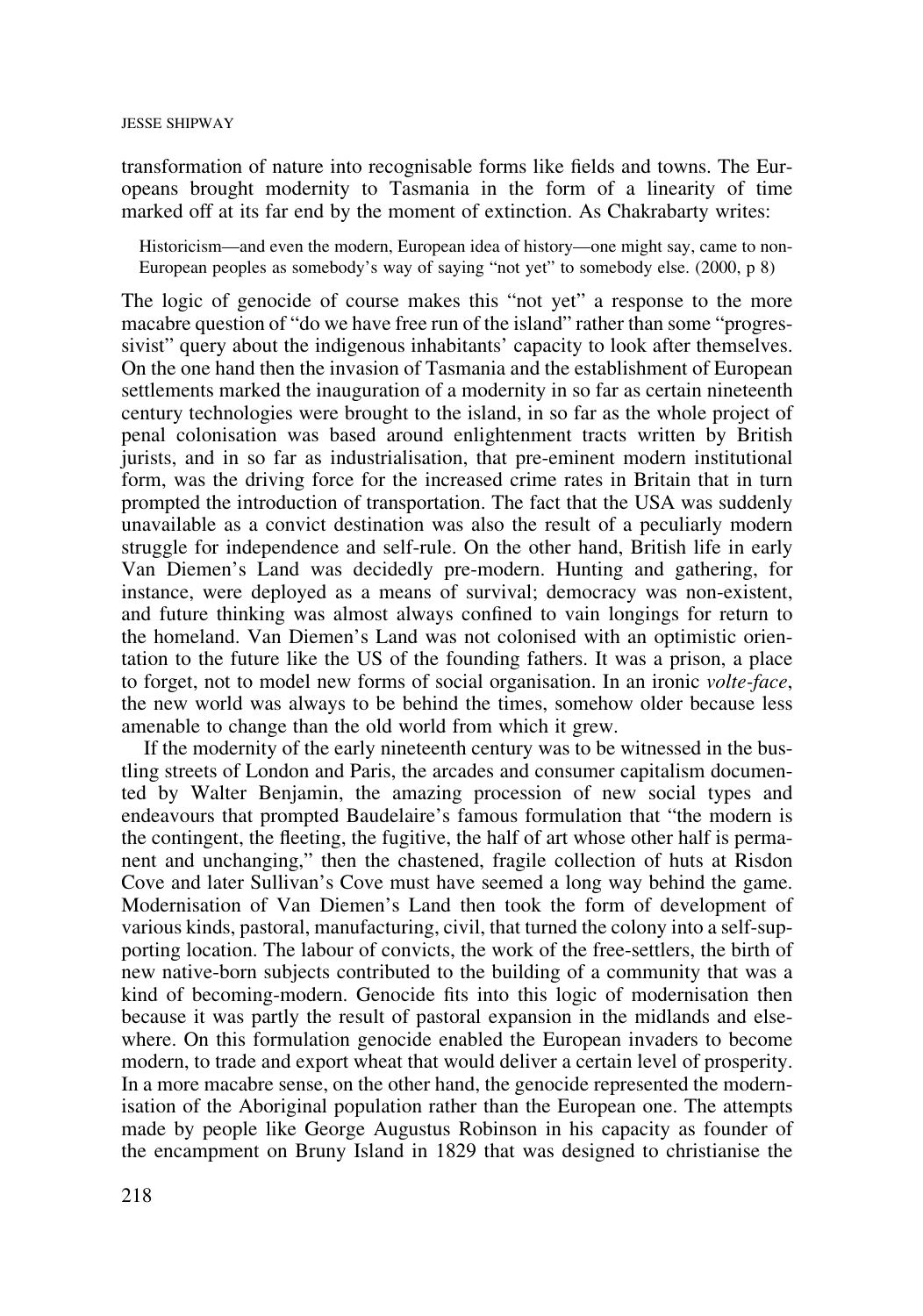natives, provide them with access to English language learning and wean them off the hunter– gatherer mode of economics and onto an agrarian agricultural one were conscious efforts to modernise intractably pre-modern peoples. The later establishments at Flinder's Island and Oyster Cove repeated these intentions and became the scene of blatantly insensitive modernising gestures like the changing of Aboriginal names to European equivalents and the training of female subjects as domestic assistants. In some sense genocide was a by-product of modernisation. The indigenes died of disease and interruptions in fertility functioning that resulted from incidental encounters with the European interlopers, but the keenness of the administrators to move the Aborigines out of the areas suitable for pastoral expansion cannot be separated out from this larger diorama of mortality. Chakrabarty points out in *Provincialising Europe* that all non-European modernities are inscribed with a lack at their advent. Because they come after and are measured against originary European forms, they cannot be anything other than imitational and replicative. However, just as apparently incongruous inconsistencies like the absence of an interiorised private self as documented by confessional autobiography, for instance, make Indian modernity at once non-modern and other, the conjunction of traditional Aboriginal lifestyles and modernising Western ones in the nascent colony of Van Diemen's Land demarcate a social condition that is different to European forms but remains as steadfastly modern.

# Bibliography

Adorno, T. and Horkheimer, M. (1979) Dialectic of Enlightenment, J. Cumming, trans. (London: Verso).

- Bauman, Z. (1989) Modernity and the Holocaust (Cambridge: Polity Press).
- Bauman, Z. (1991) Modernity and Ambivalence (Ithaca, NY: Cornell University Press).

Bernstein, R., ed. (1985) Habermas and Modernity (Cambridge: Polity Press).

- Bonwick, J. (1870) The Last of the Tasmanians (London: Sampson Low, Son, and Marston).
- Cash, J. (1996) Identity, Ideology and Conflict: The Structuration of Politics in Northern Ireland (Cambridge: Cambridge University Press).
- Chakrabarty, D. (2000) Provincialising Europe: Postcolonial Thought and Historical Difference (Princeton: Princeton University Press).
- Gaonkar, D. (2001) Alternative Modernities (Durham: Duke University Press).
- Giddens, A. (1990) The Consequences of Modernity (London: Polity Press).
- Habermas, J. (1987) The Philosophical Discourse of Modernity (Cambridge, MA: MIT Press).
- Koch, C. (1985) The Doubleman (London: Chatto and Windus).
- Kumar, K. (1995) From Postmodern to Post-Industrial Society: New Theories of the Contemporary World (Oxford: Blackwell).
- Moses, A.D. (2000) "An antipodean genocide? The origins of the genocidal moment in the colonization of Australia," Journal of Genocide Research, Vol 2, No 1, pp 89–106.
- Plomley, N. J. B., ed. (1966) Friendly Mission: The Tasmanian Journals and Papers of George Augustus Robinson 1829– 1834 (THRA, Hobart).
- Reynolds, H. (1995) Fate of a Free People (Ringwood, Victoria: Penguin).
- Reynolds, H. (2001) An Indelible Stain: The Question of Genocide in Australia's History (Ringwood: Penguin Books).
- Ryan, L. (1996) The Aboriginal Tasmanians, 2nd edn (St Leonards: Allen and Unwin).
- Turnbull, C. (1965) Black War: The Extermination of the Tasmanian Aborigines (Melbourne: Lansdowne Press).